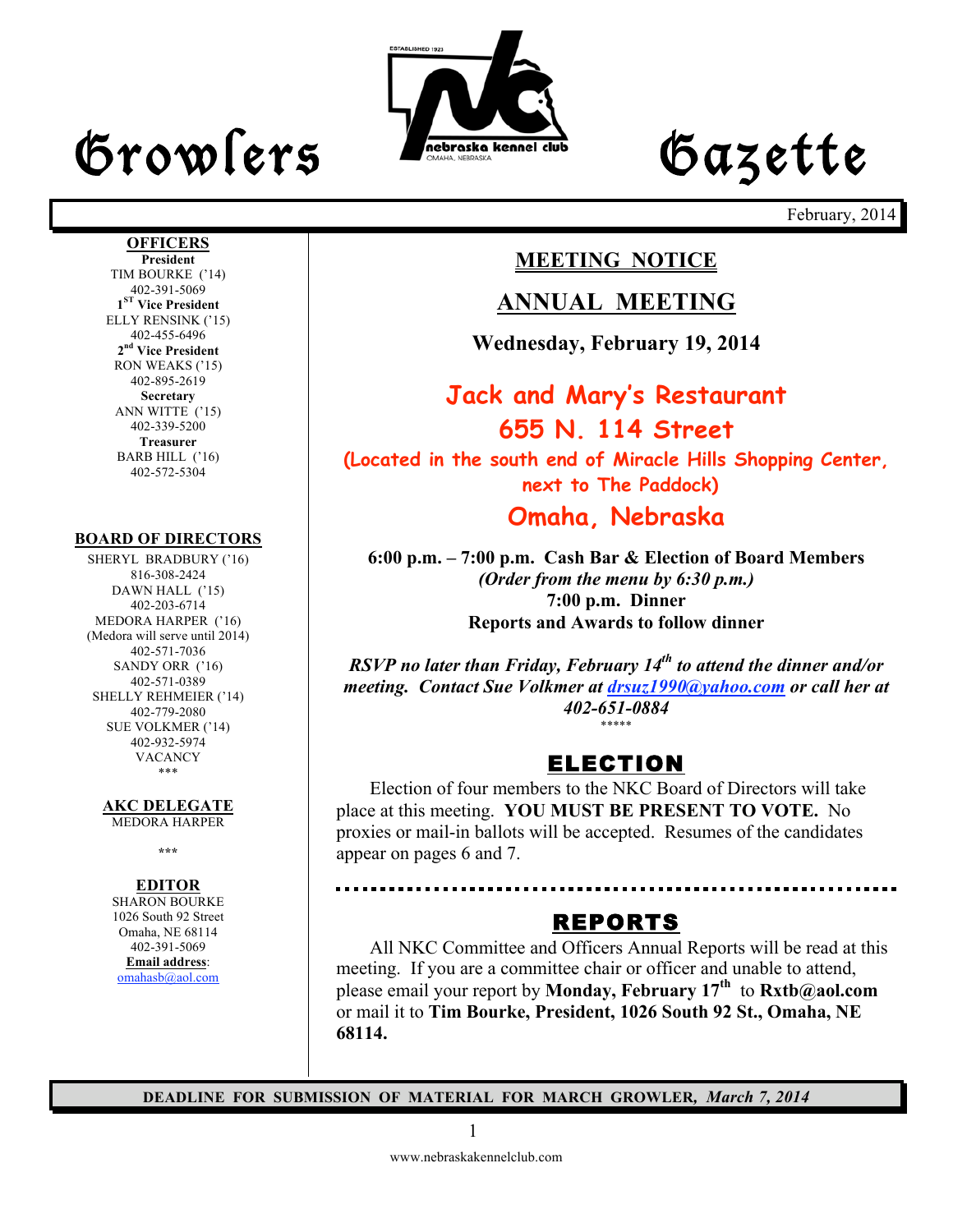#### **SECRETARY'S REPORT**

#### **JANUARY GENERAL MEETING Wednesday, January 15, 2014 Nebraska Humane Society 89th & Fort Omaha, NE**

Meeting was called to order at 7:05 PM by President Tim Bourke. All introduced themselves to the others. Board in attendance: Tim Bourke, Sheryl Bradbury, Barb Hill, Ann Witte, Sue Volkmer, Shelly Reheimer. Absent Board: Medora Harper, Elly Rensink, Dawn Hall, Ron Weaks, Sandy Orr.

Minutes of the last Meeting were approved as printed. Secretary reported new rule from AKC regarding the ability of Clubs to discount entry fees at the Club's option for Juniors in most Performance Events.

All were reminded that each Committee is to supply a written report of the past year's activities at the Annual Meeting.

Treasurer's report accepted as published.

Committees:

Agility - this is hanging fire for now thanks in part to the increase in cost at Chance Ridge for 2014; the Committee will continue to look for alternatives.

Sharon Bourke reported that the deadline for the next Growler will be Feb. 7

Shelly reported that the Tracking Test closing is still waiting for AKC's response.

Barb reported that with the onset of Dog Shows, our classes are busier now.

Tim went over the requirements for Board Members. Nominations were taken for the next Election: Sharon Dowell, Medora Harper, Tim Bourke, Sue Volkmer and Shelly Reheimer were all nominated - there were 5 spots for the 5 nominees.

Unfinished Business:

Agility is waiting now

AKC recommendations for the NKC Constitution and By Laws has been sent to the Board for revisions Pampered Chef - Jody has had a series of problems but NKC will be paid shortly Calendars - Barb Hill has these for now and every effort will be made to sell the rest Herding - this will be decided soon

New Business:

2014 show - after much discussion, it is probable we will not have one but there will be many further discussions about whether we should cluster and with whom Dues for GOAC - Motion, Second, passed unanimously to pay this

NHS Walk For The Dogs - this is up to Donna to organize but we will probably do it this year

There will be a Board Meeting on February 5 at the NHS

The Annual Meeting in February will be on the 19th at Jack & Mary's Restaurant, Miracle Hills from 7 to about 9:30 PM. Please be sure any titles you have earned in 2013 are typed up and reported.

Meeting Adjourned at 8:15 PM.

Respectfully Submitted Ann Witte, Secretary

\*\*\*\*\* **FEBRUARY BOARD MEETING**

**February 5, 2014** Meeting was not held due to bad weather.

2

www.nebraskakennelclub.com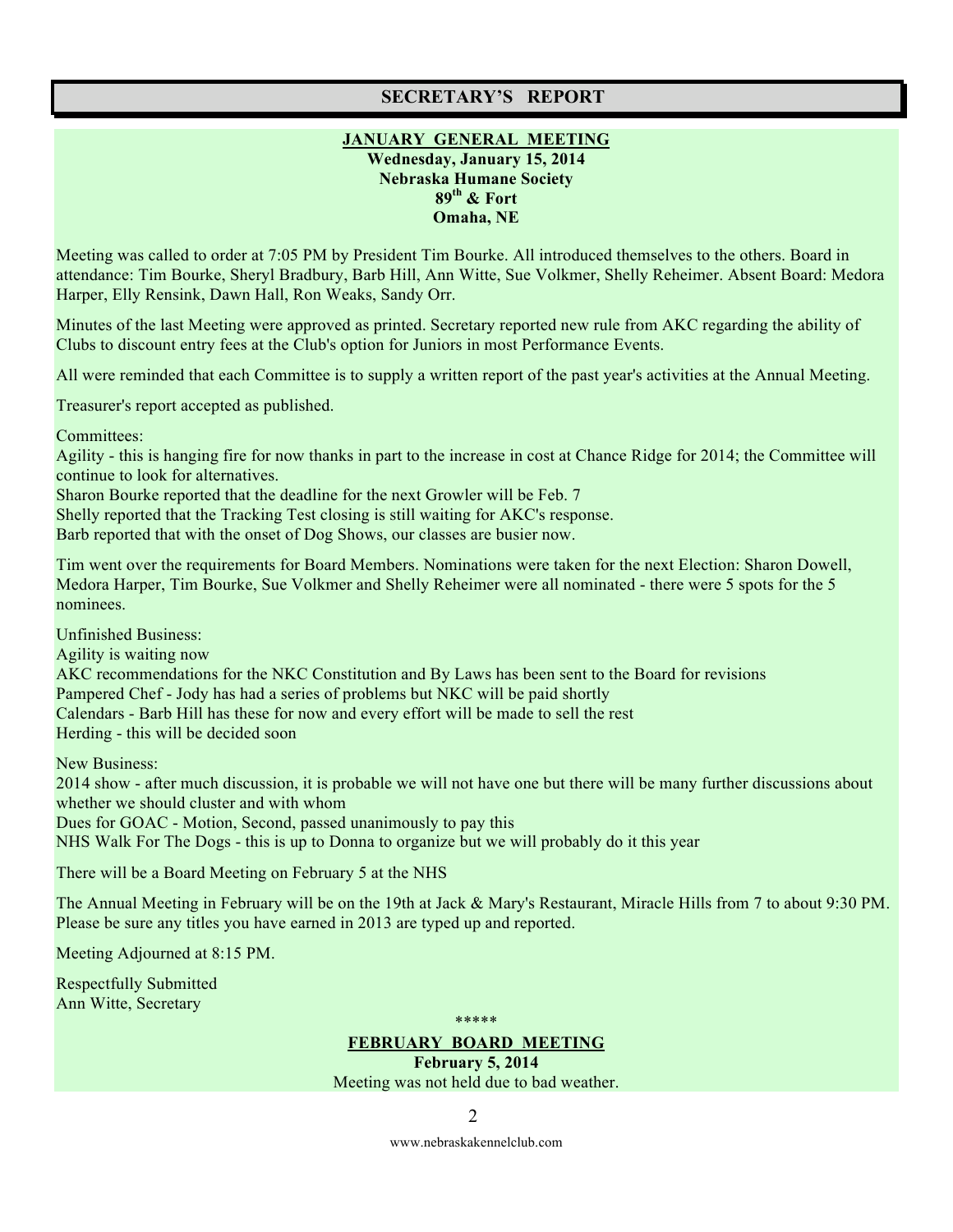

### Hi All,

Shelly Rehmeier and I are working on the slides/awards for the NKC Annual<br>SMeeting. Please send award photographs of your dog to me or Shelly (em. Meeting. Please send award photographs of your dog to me or Shelly (email addys below). Please remember to include your name, your dog's name and title earned in the photograph. Hopefully you all can send something by Friday, February 14<sup>th</sup> COB. I know some of you have already sent me your title info, but if you have a photograph please send it and be sure to provided the requested information to help me make sure we get it right. Even if you are not attending the meeting, we would still like to hear what you and your dog accomplished this past year.

drsuz1990@yahoo.com

shellyrehmeier@cox.net

Thanks!

### *Sue Volkmer*  **Phone number: 402-651-0884**

3

www.nebraskakennelclub.com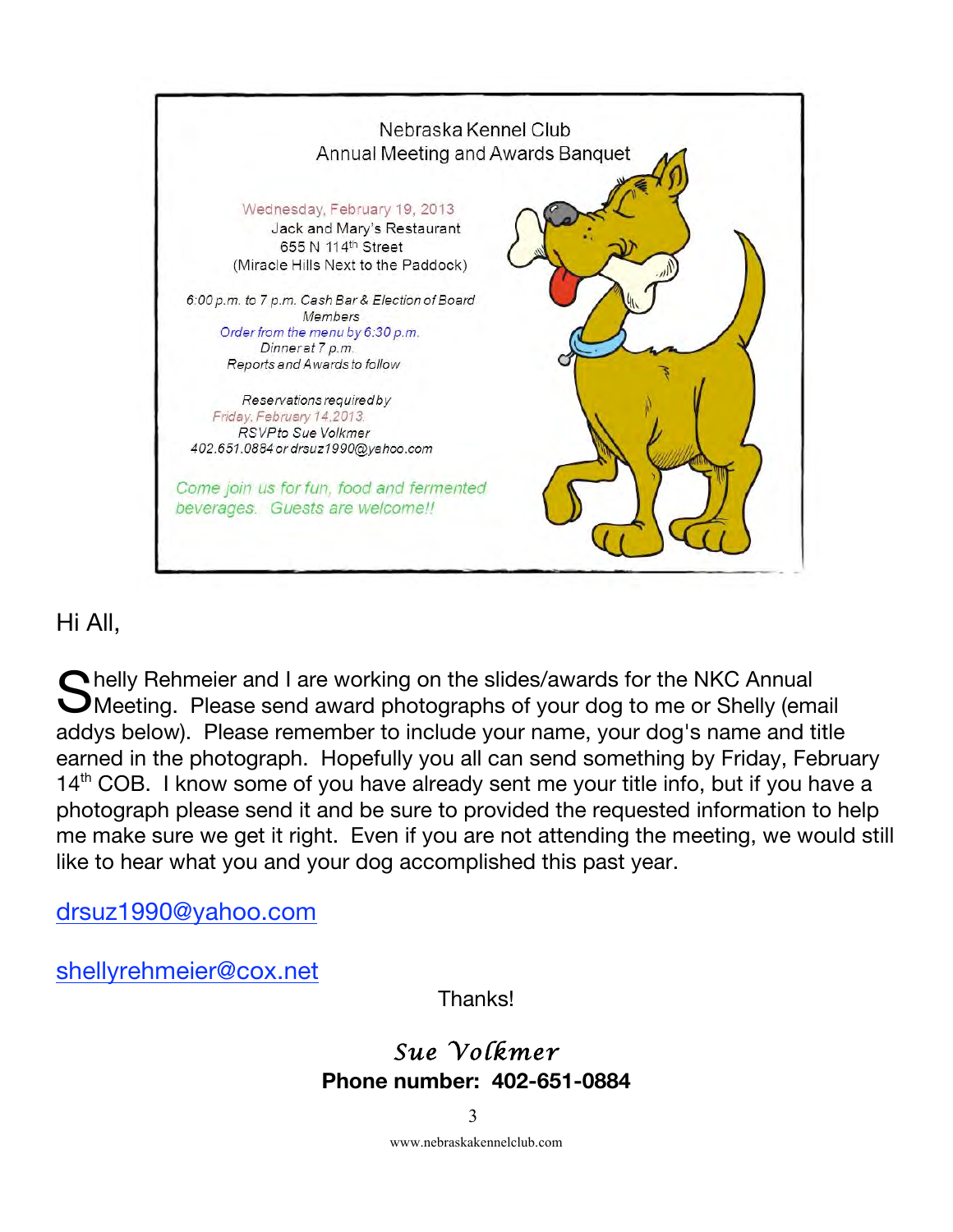## **CONFORMATION** TRAINING CLASSES

**WHEN:** Every **Monday,** except major holidays.

- **LOCATION: Companion Dog Club 10803 N. 72 Street Omaha, NE**
- **TIME: 7:00 PM Small Dogs 7:40 PM - Large Dogs**
- **COST:** \$5.00 for first dog, \$4.00 for all subsequent dogs per evening Junior handler \$3.00 per dog

**DURATION:** Recommend 30 minutes or less for puppies. 30 to 60 minutes for adult dogs.

**WHO SHOULD ATTEND:** Experience and inexperienced dogs and handlers.

#### **CONTENT:**

- Table Training Individual Gaiting
- Group Gaiting Free Stack
- $\triangle$  Breed specific training
- Different patterns typical to conformation ring, i.e. triangle, L pattern, T pattern
- Ring and show etiquette for those new to showing in conformation
	- **Check the NKC website for updates and/or changes – Everyone welcome. No reservations needed.**

**Any questions? Contact: Barb Hill, 402-572-5304**



### **GET WELL SOON**



**Lisa Cook,** NKC member, is recovering from pancreatic cancer. The NKC wishes her a speedy recovery. Send a card to: **Lisa Cook, 12918 30th Ave., Plattsmouth, NE 68048.**

**-***--Sharon Bourke Editor*

### **CONTACT THE GROWLER EDITOR**

- ♦ **If** you have something to contribute for the betterment of the dog fancy that you would like published in the **Growler, please contact the Growler Editor.**
- ♦ **If** you have a show win that you would like to brag about, information regarding an upcoming dog event, or poem, etc. to share with others, **please contact the Growler Editor**.
- If you are the Chair of an NKC committee and would like to inform the membership of the committee's activities, **please contact the Growler Editor.**
- ♦ **If** you have a photo of your dog to put in the **Growler**, **please contact the Growler Editor.**
- ♦ **If** you have something for the **Growler**, please contact the **Growler Editor**: **Sharon Bourke, 402- 391-5069, or e-mail: omahasb**@aol.com

## GROWLER ADVERTISING RATES

| NKC members:        | \$10.00 per $1/8^{th}$ of a page,                     |
|---------------------|-------------------------------------------------------|
|                     | \$75.00 for a full page                               |
| Non-members:        | \$15.00 per $1/8^{th}$ of a page                      |
|                     | $$112.50$ for a full page                             |
|                     | Copy cannot change between issues of the Growler. All |
|                     | ads are subject to NKC Board approval.                |
|                     | NKC Members: No charge to advertise the sale of       |
| used dog equipment. |                                                       |

4

www.nebraskakennelclub.com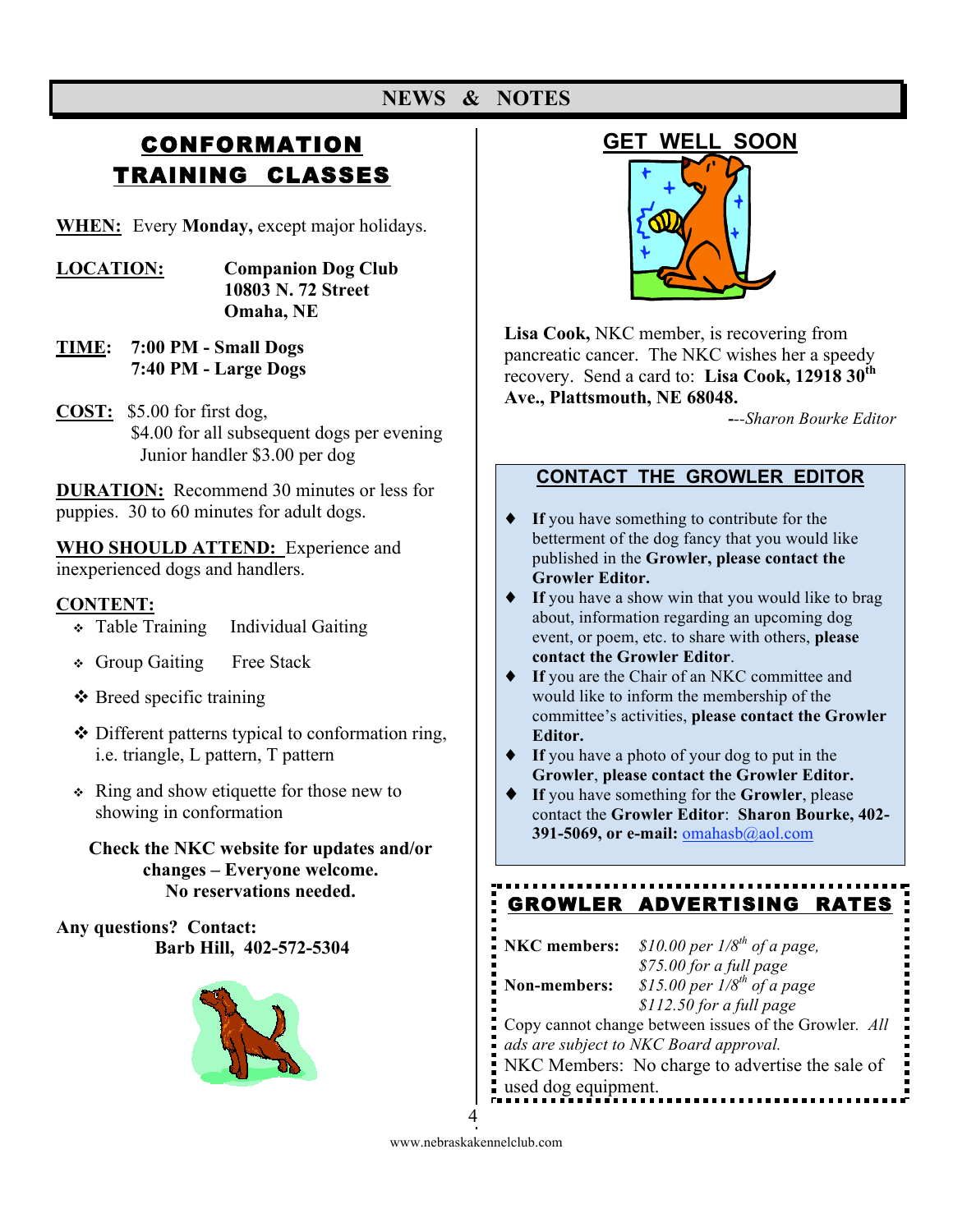

**Your 2014 NKC membership dues are payable at the close of the Annual Meeting, Wednesday, February 19, 2014.** 

**\$20.00 per Regular Membership, per person**

**Make checks payable to Nebraska Kennel Club**

**Mail to: Barb Hill, Treasurer 5604 N. 79 St. Omaha, NE 68134**



### **American Kennel Club's Quarterly Delegate's Meeting Report**

In Thursday before the December Delegate's meeting, a caucus was held following all the Committee meetings. On Thursday before the December Delegate's meeting, a caucus was held following all the Committee meetings.<br>
OTopics discussed there were the changes pending for a Bred by Exhibitor class to be added to the Miscellaneous Class. A lengthy discussion was held pertaining to the misuse of service dogs on airplanes. Several handlers are going on board with their dogs and claiming they are service dogs. Imagine this: an Irish Wolfhound as a service dog? The airline representatives are not allowed to ask what disability the owner/handler/flyer might have. Some additional language needs to be added to fulfill the real service need for these dogs on airplanes.

Commercial breeders are using the internet and causing many fraudulent claims as to their "product". Talks continue re the territory issue, i.e., 1 show in 2 years to continue to hold date, mileage distance and the fact that agility shows are not as scrutinized as all-breed clubs.

The regular Delegate's Meeting was called to order by Dennis Sprung following the Forum which had the candidates for the upcoming AKC Board election have a question and answer program.

Some highlights from the meeting: there are 1 million Facebook followers on the AKC site, concerns as to how to get 20- 30 year old dog fanciers to continue in the sport and make a mark within clubs, etc., the negativism from public relations people regarding the AKC, etc.

New Delegates were introduced, and yours truly was one of them although I consider myself a RECYCLED DELEGATE. I was introduced by my friend, Dan Smyth, and I was well received!

The minutes from the last meeting were approved as published. The Chairman, Alan Kalter, gave a positive report. There are over 5000 member and licensed clubs and we now have 190 registerable breeds. Conformation, rally and

obedience entries declined in 2013. AKC is trying to help puppy buyers online so please check out: WOOFIPEDIA.COM A tribute was given Bill Newman with a standing ovation. The AKC Board room has been named the WALTER GOODMAN room.

Good news financially as revenues are up and expenses down.

The Pet Disaster Relief Fund has been very well backed by various clubs. AKC Community Canine Title and Star Puppy Titles are being used by clubs and PetCo. Check out  $cgc@akc.org$  for more information.

The BBE class for Miscellaneous Class was approved.

#### *--Submitted by Medora Harper, AKC Delegate*

**Suggestions from Medora:** NKC could do visitation at homes for good public relations and maybe should consider more CGC teachings of our dogs.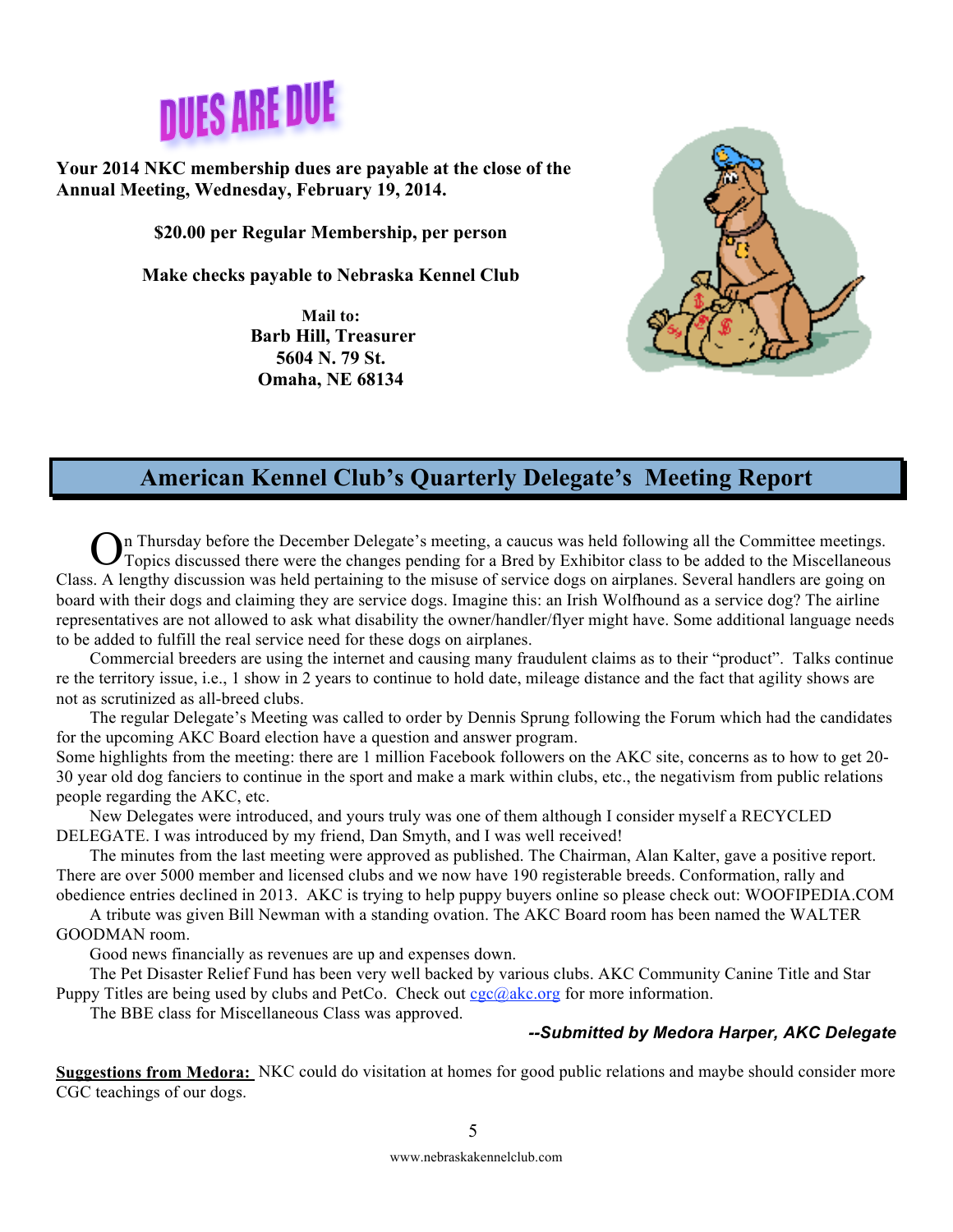

#### *THE FOLLOWING RESUMES OF THE CANDIDATES FOR ELECTION TO THE BOARD OF DIRECTORS OF THE NEBRASKA KENNEL CLUB ARE SUBMITTED TO THE MEMBERSHIP FOR CONSIDERATION.*

*Tim Bourke:* Member of the NKC for 44 years. Positions held in the Club include President, Treasurer, Chair of the Constitution and Bylaw Review Committee, member of the membership application revision committee and Chair of the Strategic Planning Committee. Activities in the NKC include ring stewarding, catalog sales, judge's transportation, judges' luncheon and p.a. announcer. I was a charter member of the Greater Omaha St. Bernard Club 44 years ago and served as president, vice-president, show chairman and newsletter editor. I am a member of the St. Bernard Club of America. I have judged several St. Bernard sweepstakes and numerous all-breed fun matches. I am a past president of the Greater Omaha Pharmacists Association. I was a national delegate and past treasurer of the Nebraska Hospital Pharmacists Association. I exhibited and bred St. Bernards for 41 years. Ten years ago, I added a Vizsla to my household. I am married and have two grown children and 3 grandchildren. Occupation: Pharmacist. Having served for 33 years on the NKC board, I have a through understanding and background of Club goals and activities.

*---Submitted by Tim Bourke*

#### *Sharon Dowell: Withdrew her nomination.*

#### *Medora Harper:*

- Lifetime member NKC
- Mother, Charter member NKC
- Current NKC Board member, Past Show Chair and Secretary
- Chair of NKC By-Laws Committee
- Delegate, AKC/NKC where served on many committees with AKC
- AKC Trial Board
- Recipient of AKC Community Achievement Award for "LOVE OF DOGS" event
- Finished numerous Basset Hounds in conformation and a tracking title, all owner handled + breeder-owner handled BIS and top sire of the breed + top 10 Basset for 3 straight years
- Member of Basset Hound Club of America, Missouri River Basset Hound Club, Timberline Basset Hound Club, Platte Valley Kennel Club of Fremont, NE.
- GOALS FOR NKC: TO PROMOTE NKC, PROMOTE JUNIORS TO BECOME ACTIVE IN CLUB ACTIVITIES AND PROMOTE THE GOOD WILL OF OUR FRIEND, THE DOG.

*--Submitted by Medora Harper*

*Shelly Reheimer:* I have had Labrador Retrievers for approximately 21 years. I have done Conformation, Obedience, Agility, Field, Tracking and Therapy work with them.

I have been a member of the Nebraska Kennel Club since March 2006.

Board member from 2007-2010 and 2012 to present.

(Continued on next page)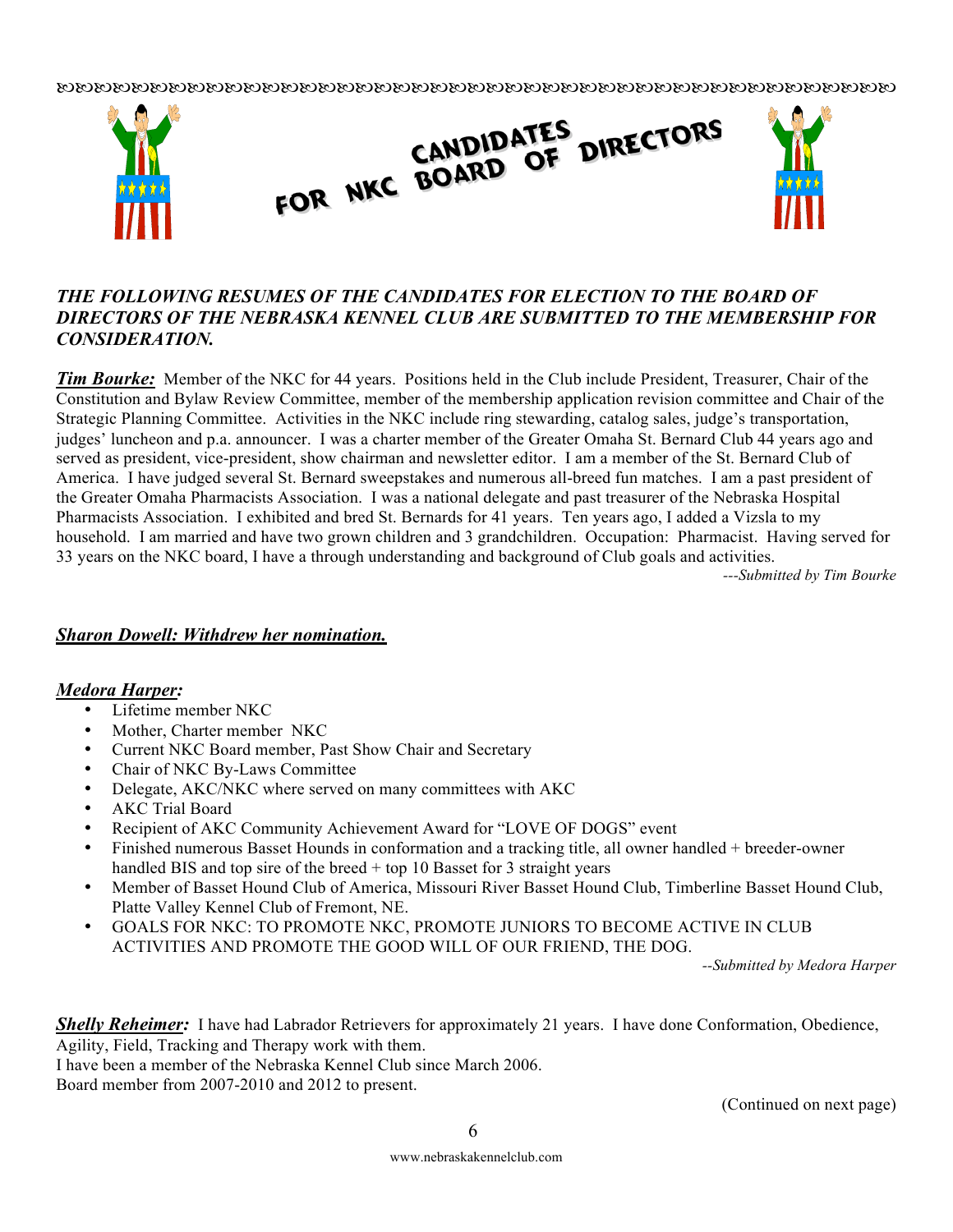Accomplishments as a club/board member:

- 2007 I took over for Jane Jonas as Chair/Secretary for the NKC Tracking Test and am still in charge of it.
- I was Herding Secretary for the NKC Herding Trial in 2009 and 2010. Also helped at other NKC trials.
- Helped with setting up the NKC Picnics.
- Helped with hospitality, eye clinics, silent auction and etc. for the NKC shows.
- 2013: Helped with the following: Bark in the Park table, Fremont Dog Fest flea market table, Responsible Dog Owner Day, Herding Trial raffle and table at the Cornhusker Show.
- Helped with the following fund raisers over the years: Flea markets, Raffles and Pampered Chef.

Current Activities:

- 2014 Tracking Test Chair/Secretary
- 2014 Agility Trial Chair

*---Submitted by Shelly Reheimer*

**Sue Volkmer:**---I have been a member of NKC for approximately 8 years and have served on the Board for 5 years. My interests are education, community outreach, tracking, obedience, and hospitality. I worked the education booth at the show for 4 years and helped with hospitality 1 year. I currently serve on the Community Outreach and Events committees. I have helped with the tracking test for the last 5 years. I have also helped man the NKC booth at the following events: Walk for the Animals, Bark in the Park, Farmers Market, and Dog Festival, I have a Gr. Ch. Bouvier des Flandres and a Ch. Petit Basset Griffon Vendeen (PBGV).

*--Submitted by Sue Volkmer*

### **IN 2013 LABS REMAINED THE NUMBER ONE AKC REGISTERED DOG**



|                             | <b>RANKING</b> |      |      |      |
|-----------------------------|----------------|------|------|------|
| <b>BREED</b>                | 2013           | 2012 | 2008 | 2003 |
| <b>Labrador Retrievers</b>  |                |      |      |      |
| <b>German Shepherd Dogs</b> |                |      |      |      |
| <b>Golden Retrievers</b>    |                |      |      |      |
| <b>Beagles</b>              |                |      | 5    |      |
| <b>Bulldogs</b>             | 5              |      | 8    | 16   |
| <b>Yorkshire Terriers</b>   | 6              |      |      | 6    |
| <b>Boxers</b>               |                |      |      |      |
| Poodles                     | 8              |      | 9    | 8    |
| <b>Rottweilers</b>          |                |      | 14   | 15   |
| Dachshunds                  |                |      |      |      |

*---AKC website*